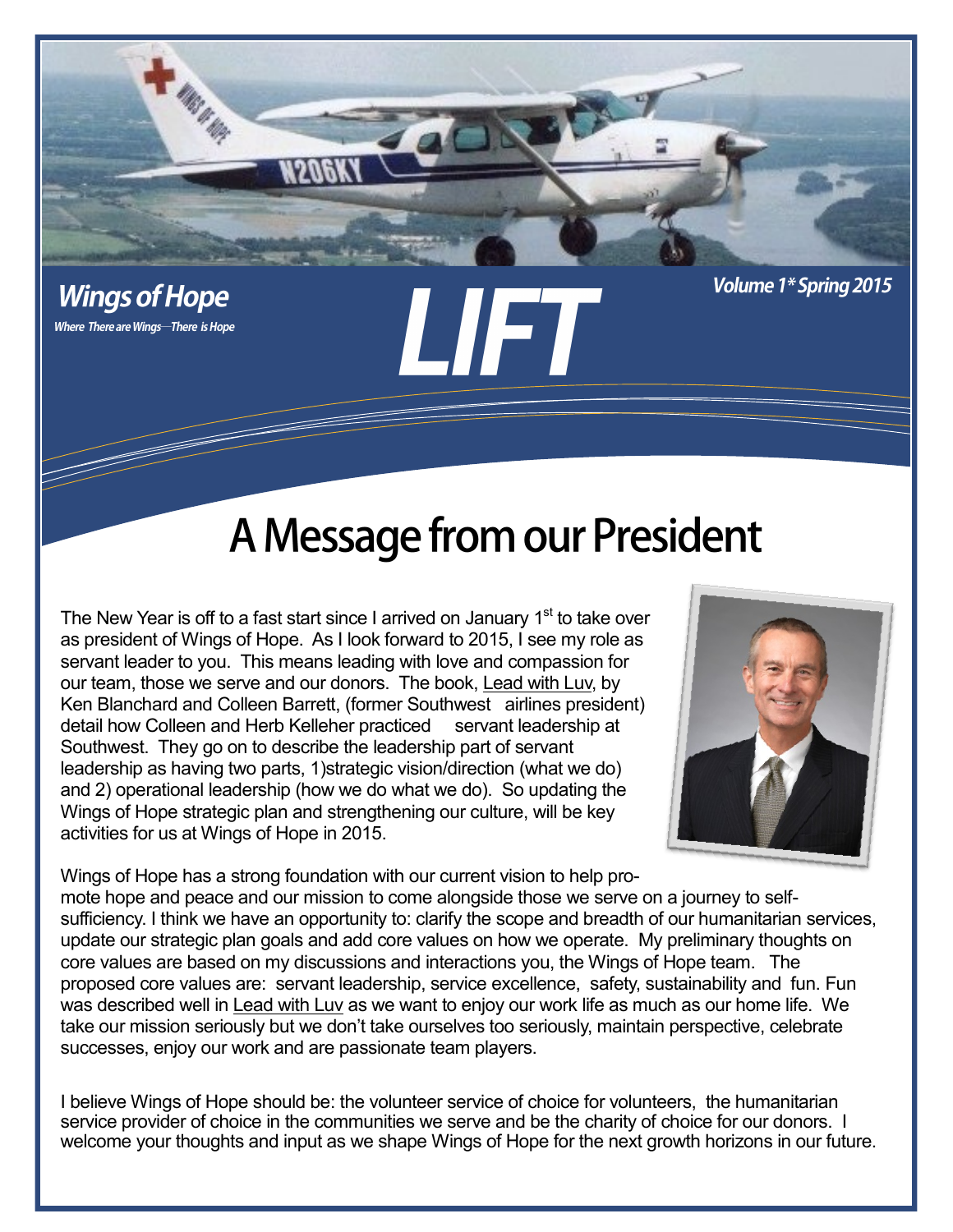### Field Notes : Nicaragua



On Feb. 6, TJ Stewart took over as field director for Wings of Hope in Nicaragua. For the past 18 months, TJ had been working as a mechanic in the hangar at our St. Louis headquarters. Everybody here loved having TJ around, but we all knew it was only a matter of time until he returned to his true love: flying humanitarian missions overseas.

TJ's main responsibility in Nicaragua is flying and maintaining a Cessna 172 to support medical air evacuations. But he views his role in much broader terms:

"Although being the pilot is my main responsibility, it will not be the only thing that I will be doing. In my few years of doing this work, I have

learned that a humanitarian's job description is 'finding and meeting the needs of the people you are serving and living with.' So whether it is flying a patient to receive proper medical care, organizing solar energy projects, or starting sustainable food projects - if it's a need, and it can be met, I feel that it is my responsibility to do it."

"After seeing the conditions of most of the roads over here, it's very easy for me to believe when I hear that a 15-minute flight can take up to 8 hours or more by either road or boat. Especially when you are working with the most critical kind of patients, minutes can be the difference between life and death. Of all the people flown, 80% percent of them would not have survived the trip if not by air.



"In sleepy little villages spread out over the desolate northeastern portion of Nicaragua, where the only form of transportation is these roads, or down the windy Rio Coco River, the airplane is their beacon of hope."

To read more stories from the field, follow us on facebook at www.facebook.com/wingsofhopeinc

# Medical Relief & Air Transport (MAT) Program



After many trips to the pediatrician, 2 year old Claire was diagnosed with HLH, a rare autoimmune condition that can be life-threatening. It began damaging her liver and spleen, and treatment required 9 months of blood transfusions, chemotherapy, heavy steroids and immune suppressant drugs to resolve her condition.

Claire's family knew they had to act quickly. Cincinnati Children's Hospital has the best doctors to treat the condition. But getting there on a commercial flight was impossible. Her mother said, "A commercial flight, with 200 people and someone

might have a cold, could be devastating for Claire. We couldn't take her to the grocery store, school, or even outside on windy days – much less take her on a commercial airplane."

After months of transport to receive her care, a transformation is made again. Claire is back to as much of a normal life as possible, thanks in part to the pilots at Wings of Hope. "We have met 10 or so pilots and co-pilots during our trips. The pilots are excellent and make flying these small planes look so easy. The pilots are so generous with their time, and all the volunteers and administrative staff have been extremely kind, accommodating, and understanding."

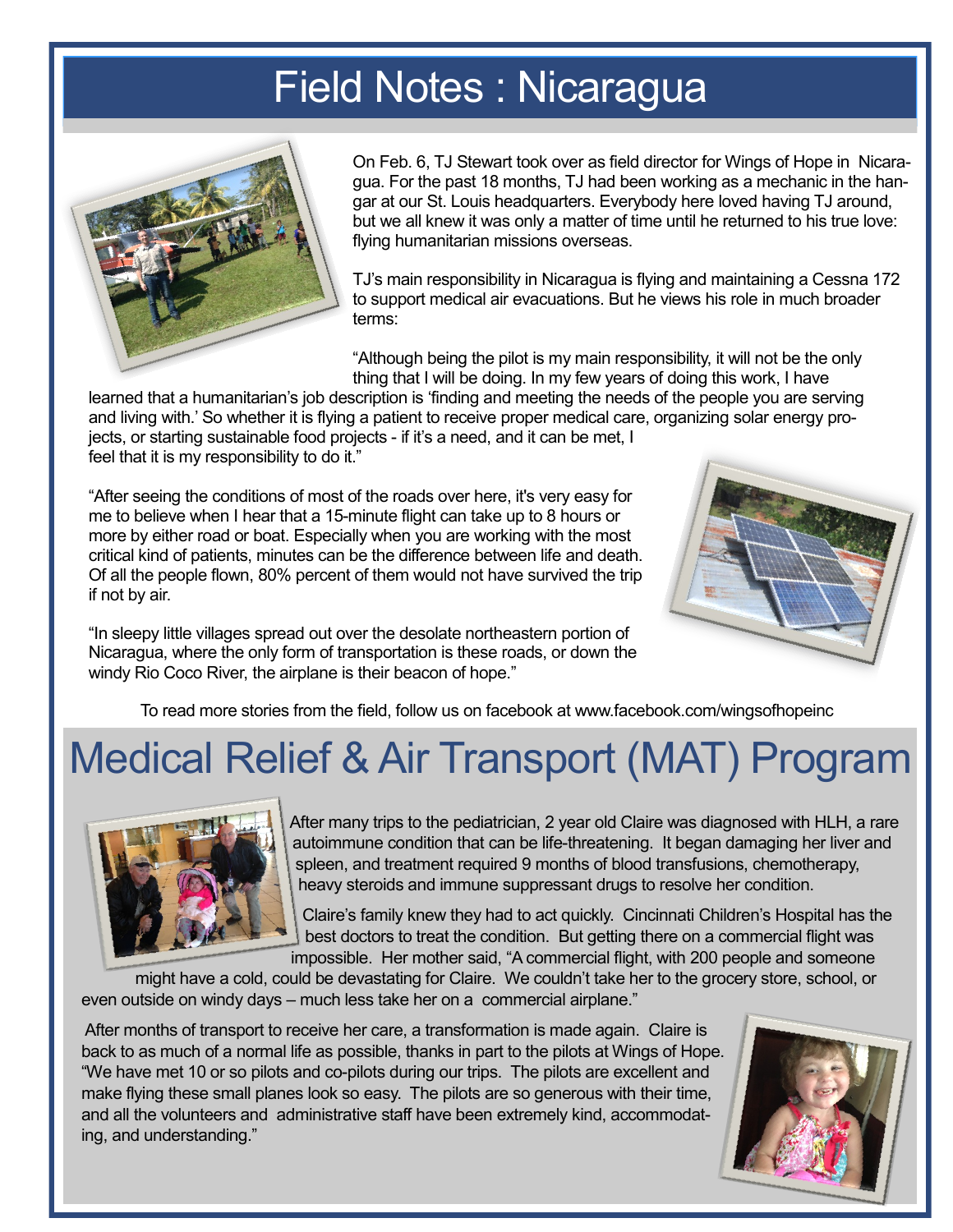#### Calendar of Events 2015

May 25 - Closed Memorial Day May 29 - Volunteers Luncheon June 6 - GSLBAA Golf Tournament June 19 - Women's Luncheon July 17 - Appreciation BBQ July 24 - Full Board Meeting October 3 - Fall Party December 18 - Holiday Luncheon



www.facebook.com/wingsofhopeinc



www.twitter.com/wingsofhope\_org



Save the date! On **May 5, 2015**, Wings of Hope is participating in Give STL Day – 24 hours of online giving for local nonprofits. Donate on this day and your dollars can make an even bigger impact for Wings of Hope as we compete for hourly cash prizes. Follow us on Facebook [https://](https://www.facebook.com/wingsofhopeinc) [www.facebook.com/wingsofhopeinc](https://www.facebook.com/wingsofhopeinc) and check out our giving page at [https://](https://www.givestlday.org/#npo/wings-of-hope) [www.givestlday.org/#npo/wings-of-hope](https://www.givestlday.org/#npo/wings-of-hope)

### Volunteer Spotlight

Frank Almeter has a lot of stories to tell. If you ever have time to sit down with this 79-year-old war veteran and longtime Wings of Hope pilot, ask him what first turned him on to flying. He'll tell you it could have been the yellow J-3 that landed near his farm when he was a boy or the jet contrail he saw in the sky while herding dairy cows one afternoon.

"Or most likely it was my English teacher, Mrs. Ryan, who saw an airplane drawn on every paper that I handed in," said Frank. "One day, she gave me several flying magazines. When reading them, I saw a full-page ad that said, 'You Can Be An Air Force Pilot.'"

That was the beginning of a lifelong love affair with aviation that would take Frank through 30 years of service in the military — for which he earned the prestigious Silver Star — and 14 years flying humanitarian missions for Wings of Hope, which he calls "the most gratifying contribution I have ever experienced in aviation."

Even though he turns 80 this September, Frank is still flying. As recently as November, he flew to our base in Nicaragua to replace an engine on our plane there. Frank has flown dozens of flights for Wings of Hope, mostly in support of the Medical Relief and Air Transport Program, but his most memorable was not a typical Wings of Hope flight.

"The one that stands out was a grandmother who was stranded in a nursing home in Gulfport, Mississippi, after Hurricane Katrina," he said. "She was evacuated from the nursing home and needed to be flown to Columbus, Ohio … We loaded her onboard. She was frightened. I held her hand, gave her a big hug and told her that in four hours she would be with her children."

The heat was so bad that the frail 95-year-old woman was fading fast. So Frank contacted the control tower and they were able to clear Frank for takeoff — with his passenger and all of her belongings. "That consisted of two small boxes and a 12-inch black-and-white TV," he recalled.

When Frank landed, TV news reporters were everywhere. One asked Frank how he was feeling. He remembers crying and saying, "You don't have to ask me, just look at her children."

Thank you, Frank, for your years of selfless service to our country and to Wings of Hope. (And thank you, Mrs. Ryan, for giving Frank that stack of flying magazines!)